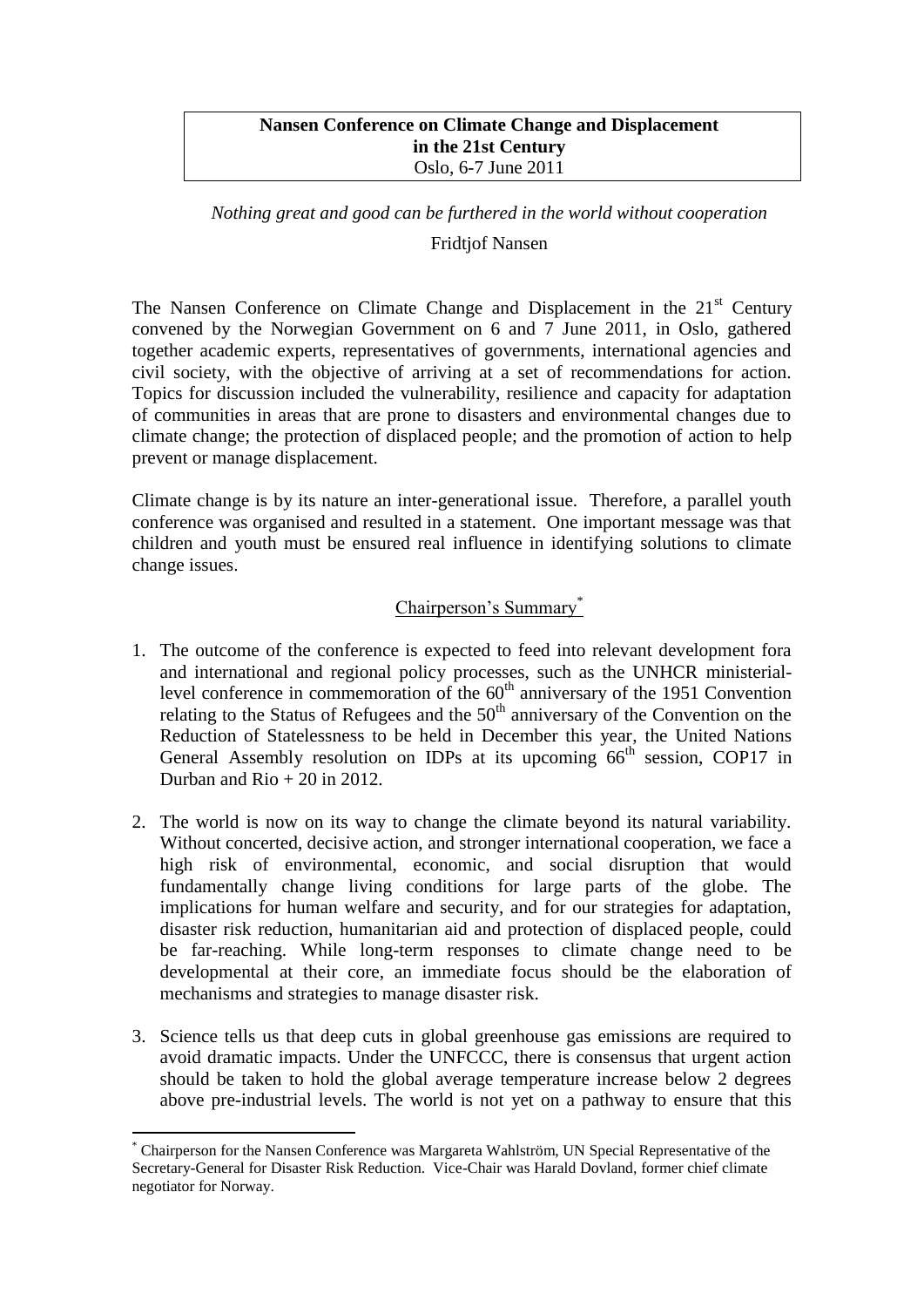goal is met. To attain it, strong political efforts are needed, first of all in industrialized countries, to continue to mitigate greenhouse gas emissions and develop a green economy in order to build low-carbon societies. Given the present situation in international climate change negotiations, it would be wise to prepare for a significantly larger temperature increase than 2 degrees.

- 4. In the short term, it is not necessarily the temperature increase itself that poses the largest challenge in terms of human mobility, but the associated changes in, and combined effects of, precipitation patterns (drought and flooding), storms, and sea level rise; loss of biodiversity, and ecosystem services; and resulting health risk, food and livelihood insecurity.
- 5. While the precise scale, location and timing of population movements are uncertain, there is growing evidence that they will be substantial and will increase in the years to come. Climate change acts as an impact multiplier and accelerator to other drivers of human mobility. Most displacement is likely to be internal, but there will also be external displacement. From a protection perspective, there is no compelling reason to distinguish between displacement due to climate-related and other disasters.
- 6. The complexity of drawing a sharp distinction between 'voluntary' and 'forced' migration (displacement) spurred by environmental and development factors must be borne in mind. Motivation is a continuum, with 'voluntary' at one end of the spectrum, in a gradual transition to 'forced' at the other.
- 7. The displacement dimension is most evident today in the context of sudden-onset disasters. There is, however, a need to further explore the range of issues that could arise as a result of slow-onset disasters and longer-term climate change impacts, such as planned relocation and migration management.
- 8. The conference highlighted the need to generate further knowledge and clearer thinking about climate change and its implications for ecological and human welfare. The complex interlinkages between climate change and other drivers of population movements and the need to be cognizant of local contexts were emphasised. There was a strong call for further research on topics such as the impact of slow- versus rapid-onset disasters; vulnerability to displacement; adaptation, planned relocation and migration responses; and the scale and impact of migration and displacement.
- 9. The conference contributed to and urged making knowledge and information available across disciplines, as well as among practitioners and policy-makers at all levels. This requires continuous dialogue between all relevant stakeholders and general awareness-raising.
- 10. Paragraph 14(f) of the Cancun Agreements is an important global affirmation of the need for measures related to migration, displacement and planned relocation and its implementation should be explored through appropriate fora.

### Action to help prevent and manage displacement

11. There is growing certainty that developing nations, and the most vulnerable communities and populations within them, will be the worst affected by climate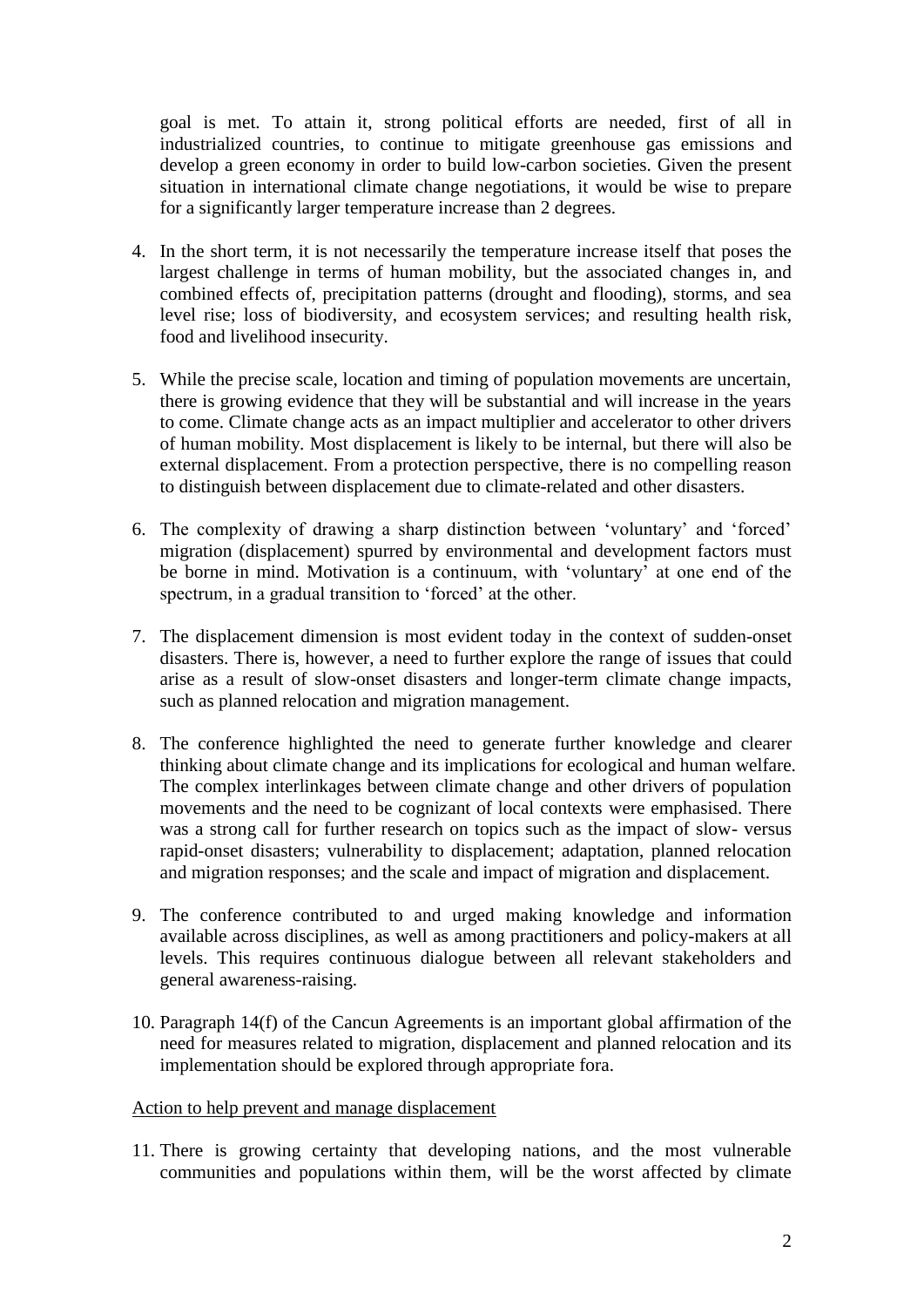change. Development interventions to support resilience are therefore essential. Disaster risk reduction and adaptation measures can limit the scale and negative impact of climate change. Such measures should be guided by a comprehensive climate risk management approach. Without effective climate change mitigation measures, however, adaptation may no longer be feasible.

- 12. The most vulnerable will be less able or likely to migrate, or even to move at all. The State's duty to protect people entails an obligation to help people move from zones where they face a danger. More guidance is needed on rights-based planned relocation. Involuntary relocation rarely leads to improvements in the quality of life of those who have been relocated, so moving communities in anticipation of climate-related hazards may precipitate vulnerability rather than avoiding it, and should only be considered when adequate alternatives that enable people to rebuild their lives are available.
- 13. Building sustainable and human rights-based resilience to climate change is a prerequisite for preventing displacement from being among the consequences of climate change. Preventive measures contribute to reducing vulnerability if they include measures to secure rights as well as to restore them in the aftermath of disasters. Furthermore, studies have shown that prevention is cost-effective.
- 14. The consequences of climate change will vary across the globe and the impacts will be felt at the local level. Every region will need unique, specific solutions. Due to accelerating urbanization, city-dwellers, in particular, are becoming increasingly vulnerable to climate change risk. It is crucial to involve and empower local communities and authorities in reducing the risk of climate-induced disasters, planning integrated multi-hazard approaches to disasters, and reducing the need for displacement. For this empowerment to be effective, due sensitivity is required to variations in resourcefulness and vulnerability linked to age, gender and other aspects of diversity.
- 15. Migration whether within a country or across national borders may be a natural and rational adaptation response. States – if need be, supported by the international community – should proactively anticipate and plan for migration as part of their adaptation strategies and development plans. Existing regional and sub-regional arrangements, including mechanisms already enabling free movement, could apply to climate-related migration.

### Protection and assistance of displaced people

- 16. Participants highlighted a broad array of difficulties that directly affect the protection and well-being of people displaced within their own country. These included the safety and security of affected communities, particularly indigenous groups and pastoralists, women, children, older persons and persons with disabilities; access to emergency treatment and other health services; replacement of identity documentation; access to shelter; and access to services, programmes and resources for rehabilitation and reconstruction.
- 17. The international humanitarian system and its actors need to adapt to changing circumstances and new challenges resulting from climate change. Traditional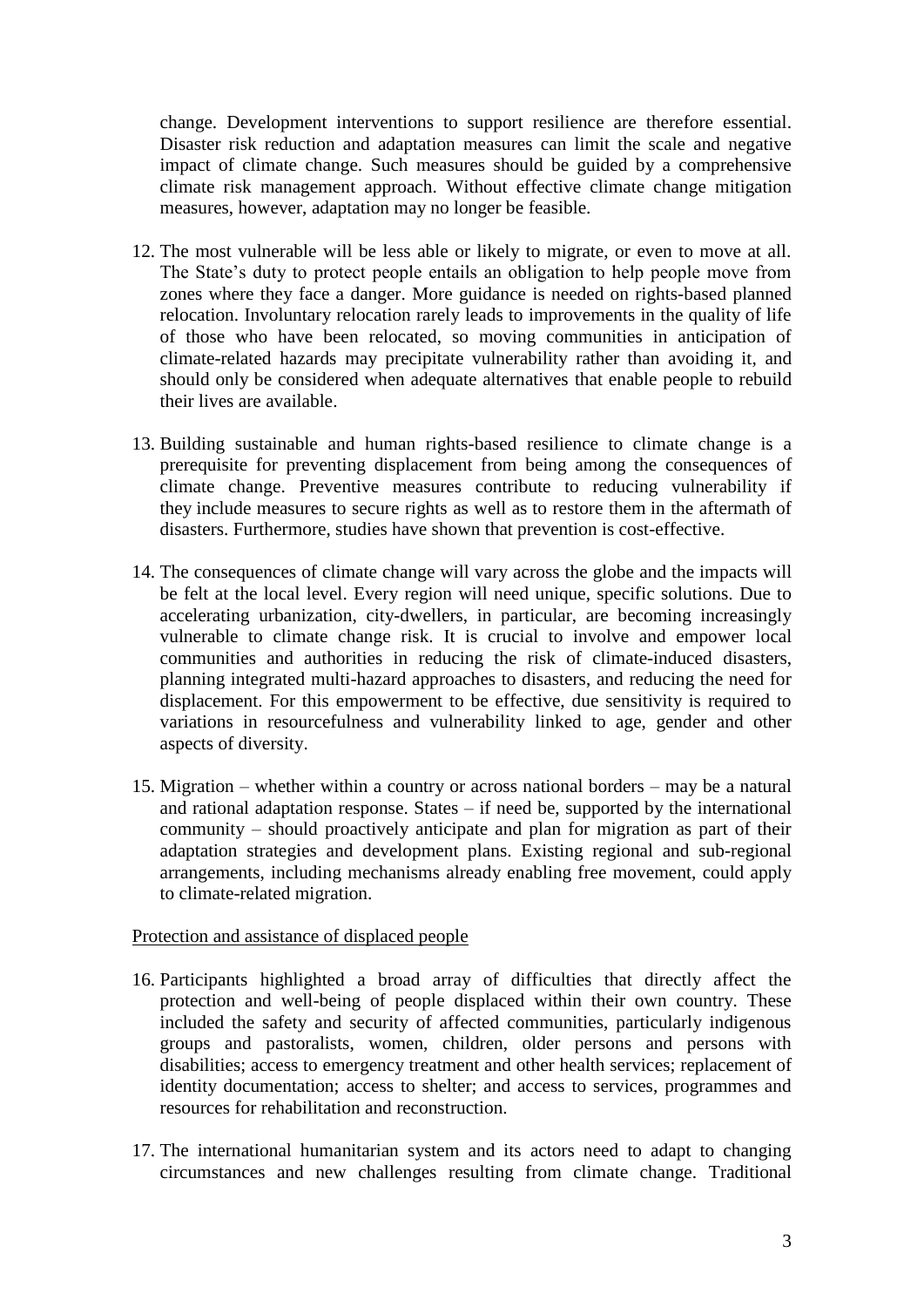barriers between the humanitarian and development fields – be they institutional, funding-related or conceptual – should not be allowed to stifle the action, innovation and change needed to alleviate suffering and strengthen resilience.

- 18. Making global climate services and data universally available was highlighted as a key step to ensure adequate early warning systems and informed decision making. Partnership and cooperation with users of this information at all levels was considered crucial to ensure effective utilisation of the information. In this context, partnerships with the private sector and use of modern technology, such as mobile telecommunications, were recognised as strong enablers.
- 19. Both the Guiding Principles on Internal Displacement and the African Union's 2009 Kampala Convention for the Protection and Assistance of Internally Displaced Persons (IDPs) in Africa cover internal displacement resulting from natural disasters, including those linked to climate change.
- 20. There is a range of international and regional instruments that may provide responses to various forms of cross-border displacement related to climate change, such as the 1951 Convention relating to the Status of Refugees and the 1969 OAU Convention Governing Specific aspects of Refugee Problems in Africa. However, their coverage is limited. They could, inter alia, apply in cases where disaster-struck population groups are denied essential assistance and protection.
- 21. The terms 'climate refugees' and 'environmental refugee' should be avoided, as they are legally inaccurate and misleading. There is however a need to clarify the terminology for displacement related to climate change and other natural hazards. One suggestion was to refer to 'environmentally displaced persons'.
- 22. Human rights principles, including *non-refoulement*, may be construed to provide protection for those falling outside the international refugee protection framework. Some countries have the practice of granting temporary protection or a form of complementary protection or humanitarian status to people who have fled – or cannot return – due to a natural disaster. In some cases, State practice is guided by human rights considerations, while in others practice explicitly refers to natural disasters.
- 23. There is, however, a normative gap with respect to external displacement resulting from disasters, which needs to be addressed. It was suggested that States, in conjunction with UNHCR and other relevant stakeholders, could develop a guiding framework or instrument for the protection of people displaced externally due to sudden-onset natural disasters, including those related to climate change.